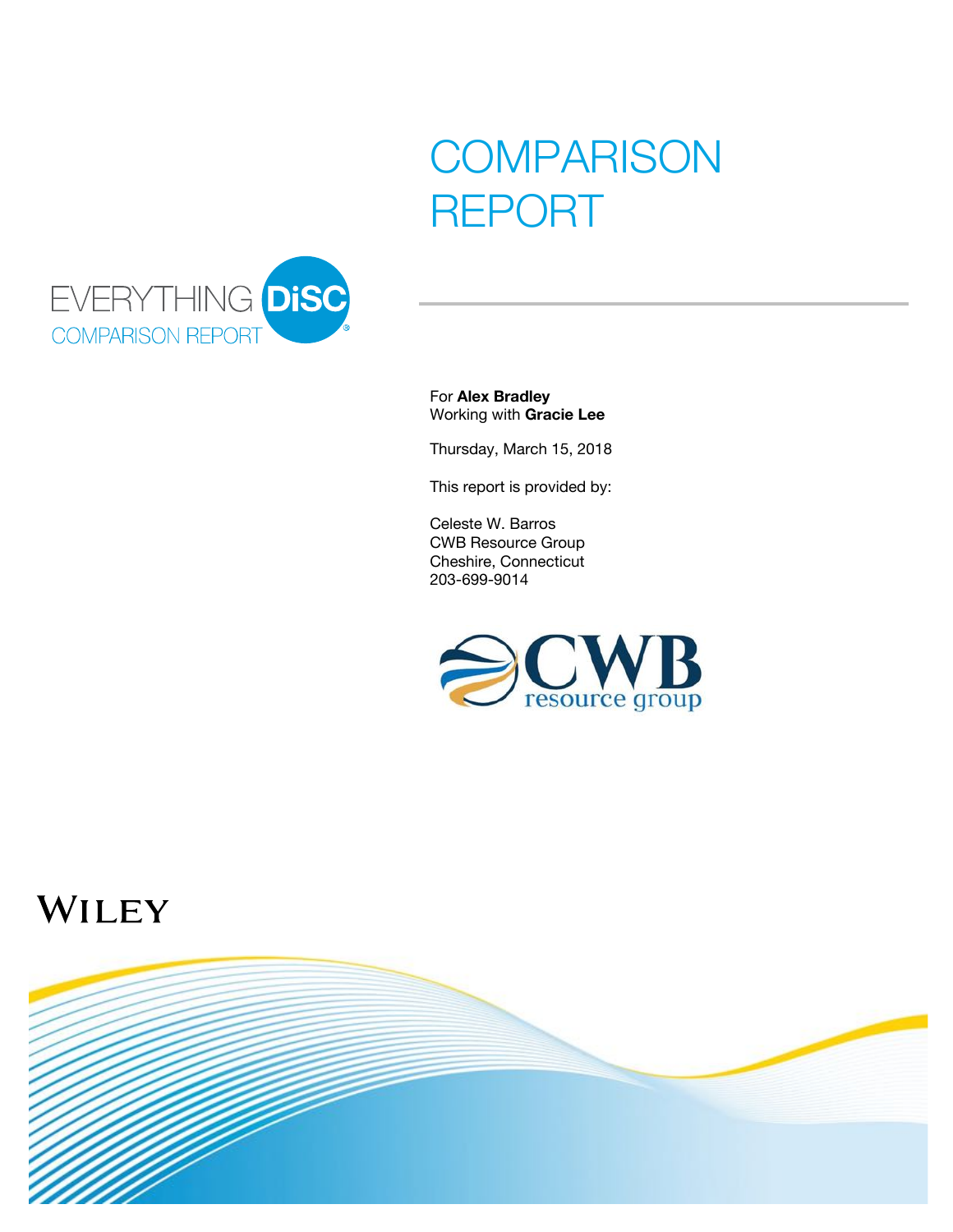## WELCOME BACK TO EVERYTHING DiSC®



## Understanding the Everything DiSC Map

Alex, this report is designed to help you better understand Gracie Lee and to build a more effective working relationship between the two of you. All of the information is derived from the responses that you and Gracie gave when answering your Everything DiSC® profiles. Once again, you'll be using the Everything DiSC Map. Here's a quick refresher on the four DiSC® styles.

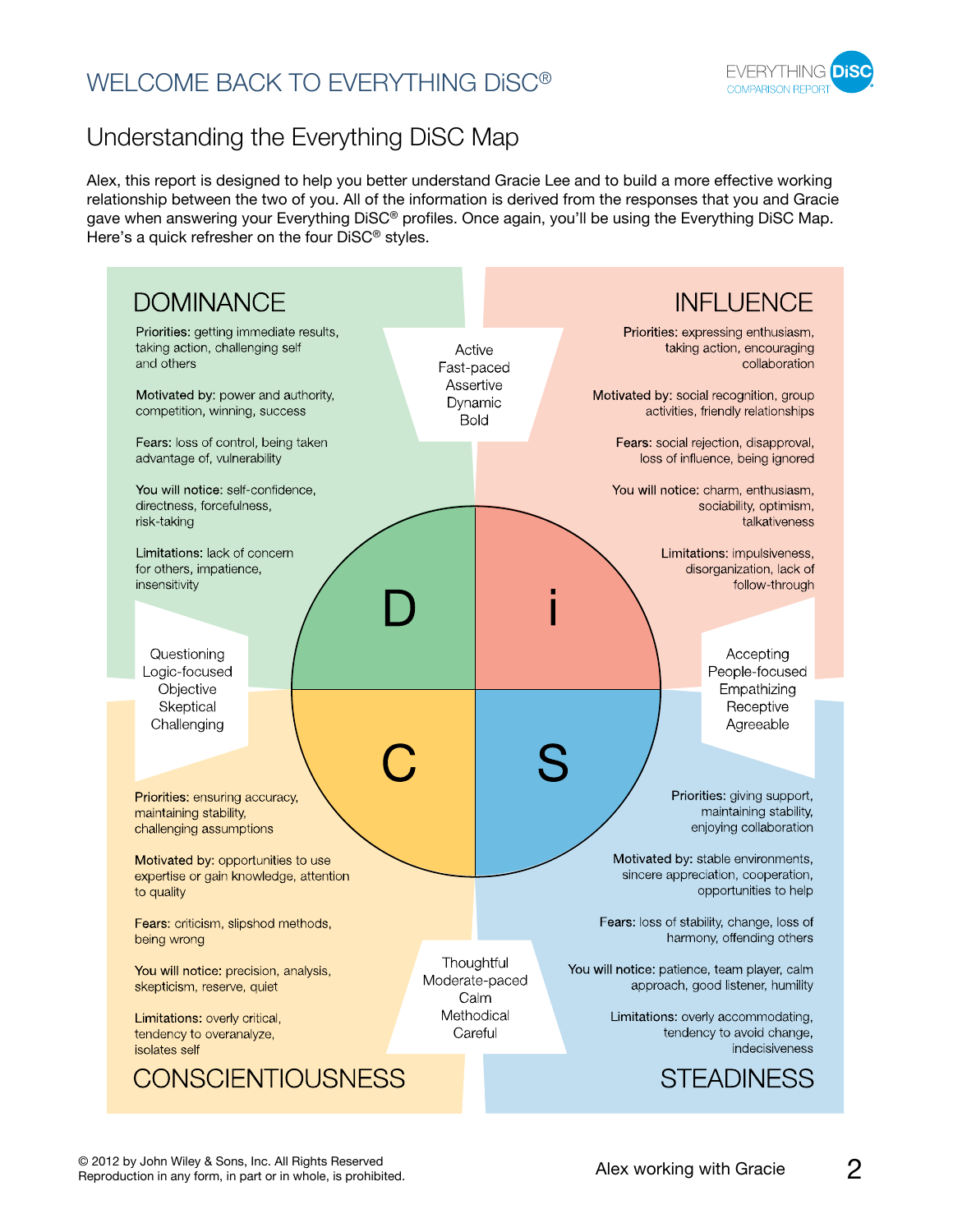

## HOW YOU AND GRACIE FIT ON THE EVERYTHING DiSC® MAP

The eight words shown around the Everything DiSC® Map shown below are priorities that people use in their work that affect their relationships with others.



#### You emphasize: Gracie emphasizes:

- **ACCURACY**
- **STABILITY**
- **CHALLENGE**

### Understand Each Other's Priorities

Typically, people emphasize the three priorities that are closest to their dot on the DiSC circle. However, sometimes a person can expand beyond the typical priorities to include additional priorities. You expand beyond your typical priorities to include two extra priorities. Gracie's priorities are typical of the C style.

| Typical of your Si style, you focus on:                                                                                    |                                                                | Typical of Gracie's C style, Gracie focuses on: |                                                  |
|----------------------------------------------------------------------------------------------------------------------------|----------------------------------------------------------------|-------------------------------------------------|--------------------------------------------------|
|                                                                                                                            | Making connections and <b>Collaborating</b> with<br>coworkers. | O                                               | Delivering <b>Accuracy</b> and quality.          |
|                                                                                                                            | Maintaining <b>Enthusiasm</b> and an upbeat attitude.          | $\circ$                                         | Working carefully to maintain <b>Stability</b> . |
|                                                                                                                            | Meeting people's needs and offering <b>Support</b> .           | $\circ$                                         | Analyzing and <b>Challenging</b> new ideas.      |
| In addition, you also focus on:<br>Initiating Action and maintaining a quick pace.<br>Working with precision and Accuracy. |                                                                |                                                 |                                                  |

As you can see by the map above, your positions on the map are very far apart. This doesn't necessarily mean that the two of you don't have anything in common, or even that you will have any problems working together. The next pages will give you an opportunity to explore your similarities and differences, and to see how these might translate to strengths or challenges.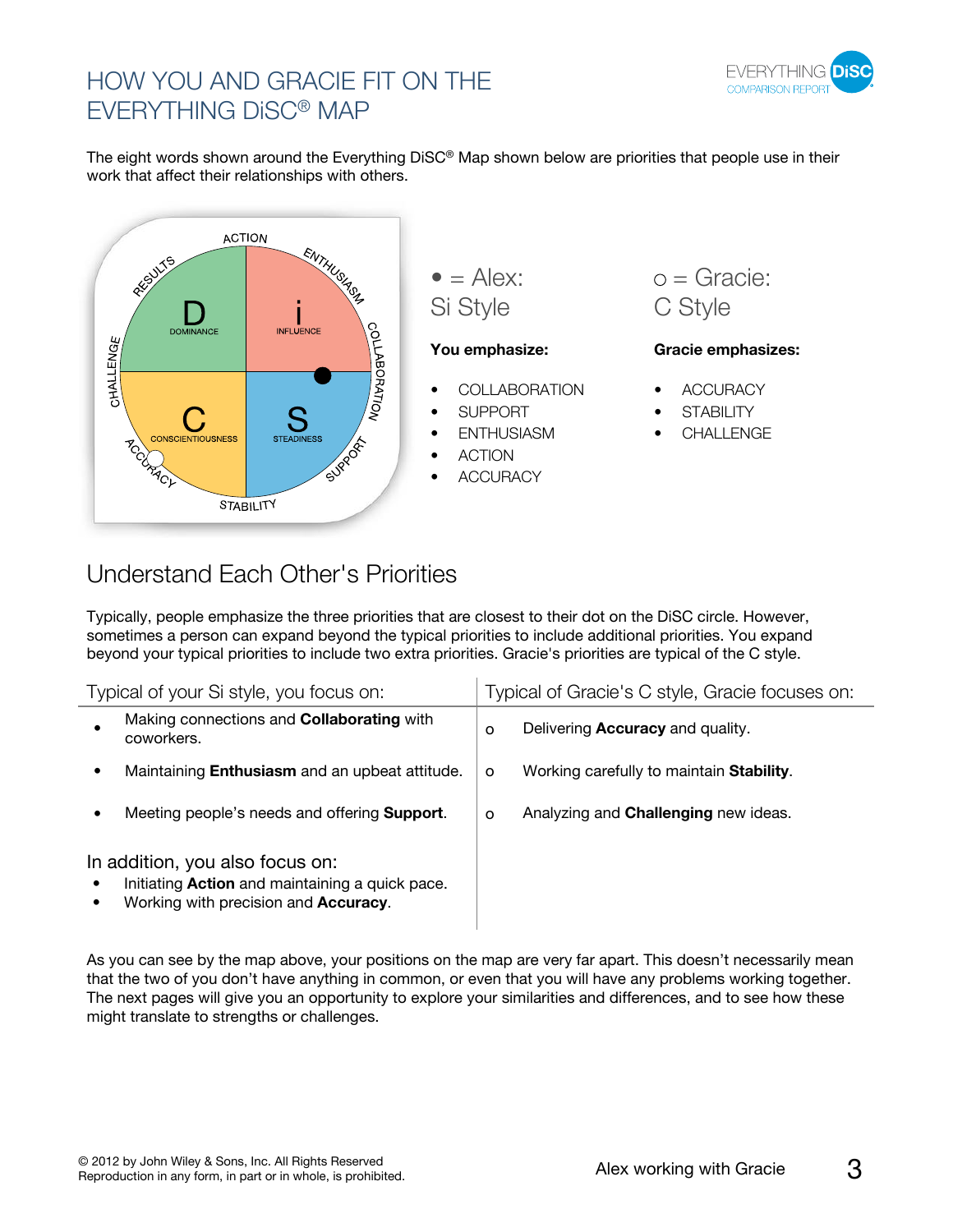### DARING » CAREFUL



#### **Discover**

When it comes to taking risks, some people are naturally daring, while others tend to be more careful. You're probably comfortable taking chances, while others who you interact with may prefer to exercise more caution. In some situations, your daring approach will be quite effective, while in others, it may cause you to act impulsively.

- Careful individuals may want to take things slowly.
- Daring individuals may want to charge ahead.
- Behaviors on both ends of the continuum are valuable.





You're very daring; Gracie is very careful. *Alex, compared to Gracie, you're more likely to welcome bold ideas and gamble on big payoffs.*

| $\blacktriangleright$ Personalize $\checkmark$ X ? |                                                       |  |
|----------------------------------------------------|-------------------------------------------------------|--|
| Alex's Tendencies                                  | Gracie's Tendencies                                   |  |
| Tends to see change as invigorating                | Tends to see major changes as risky or stressful      |  |
| Tends to pitch fresh ideas and new approaches      | Tends to rely on well-tested methods and<br>solutions |  |
| May come across as reckless at times               | May come across as closed-minded at times             |  |
|                                                    |                                                       |  |

Potential roadblocks when working with Gracie

- You may feel that Gracie is overly conventional or risk-averse.
- Gracie may occasionally find your approach to be somewhat reckless.

Potential benefits of you and Gracie working together

- Your bold ideas may sometimes lead to valuable improvements.
- Gracie's sense of caution probably helps keep unpleasant surprises to a minimum.

- Avoid insisting that your plan is better just because it's new and different.
- Consider Gracie's legitimate objections to somewhat riskier aspects of your ideas.
- Remember that Gracie dislikes moving forward with a plan until feeling sure it will work.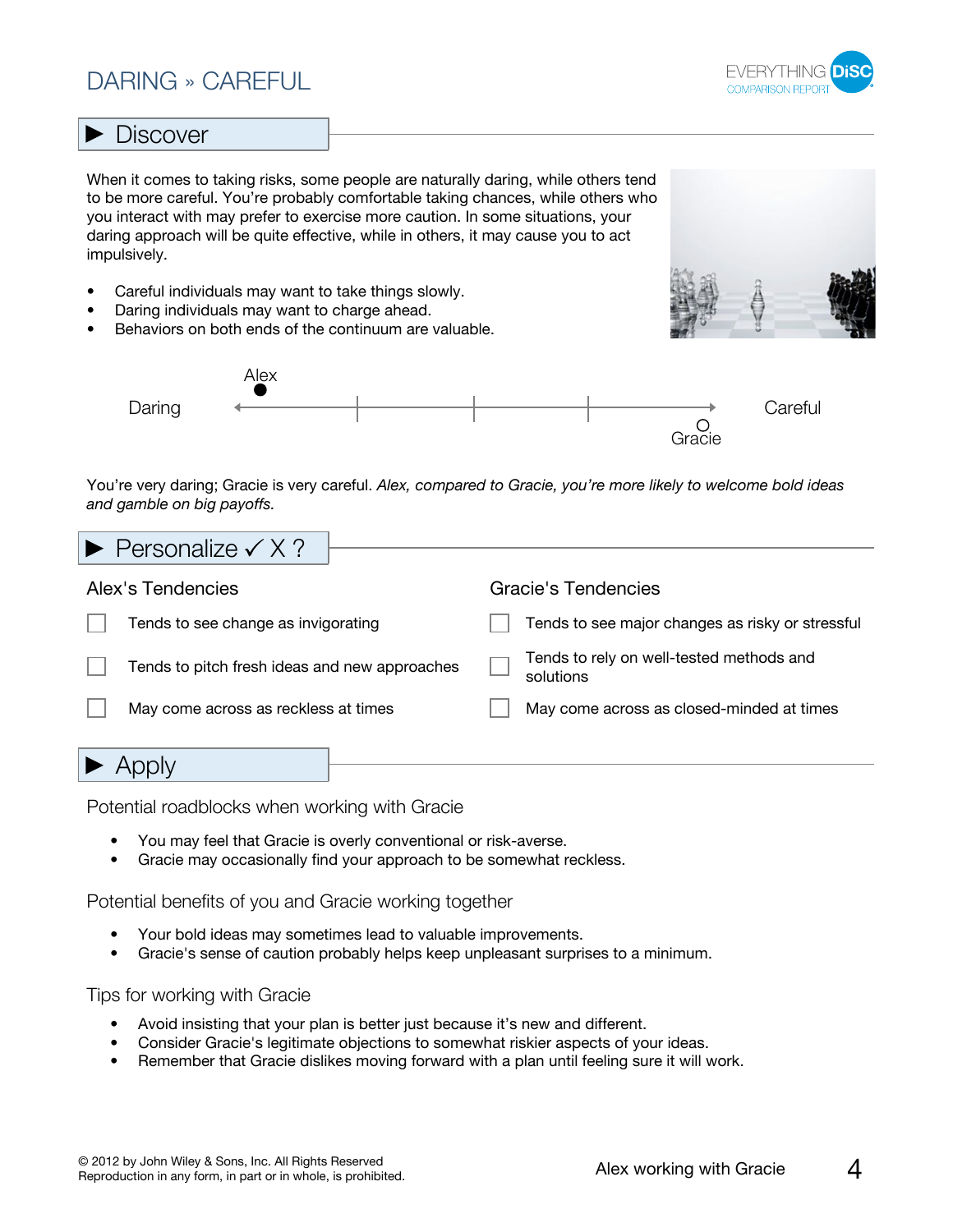## SKEPTICAL » ACCEPTING



#### **Discover**

When it comes to evaluating ideas and situations, some people are more accepting, while others are more skeptical. You tend to be receptive to new ideas and information, whereas other people are more questioning. Your accepting nature has its advantages and disadvantages, depending on the needs of the situation.

- Accepting individuals may focus on advantages.
- Skeptical individuals may focus on the disadvantages.
- Behaviors on both ends of the continuum are valuable.





You're very accepting; Gracie is very skeptical. *Alex, compared to Gracie, you're more likely to assume the best and accept ideas and people for what they seem.*

| $\blacktriangleright$ Personalize $\checkmark$ X ?          |                                                         |  |  |
|-------------------------------------------------------------|---------------------------------------------------------|--|--|
| Alex's Tendencies                                           | Gracie's Tendencies                                     |  |  |
| Tends to validate other people's ideas whenever<br>possible | Tends to question and test other people's ideas         |  |  |
| Tends to expect things to go smoothly                       | Tends to anticipate and plan for what could go<br>wrona |  |  |
| May come across as too trusting at times                    | May come across as overly critical at times             |  |  |
|                                                             |                                                         |  |  |

Potential roadblocks when working with Gracie

- You may think that Gracie comes across as too cynical.
- Gracie may think that you don't ask enough critical questions.

Potential benefits of you and Gracie working together

- Gracie's skepticism may help uncover potential problems.
- Your receptivity may help others feel comfortable sharing ideas.

- Be ready with facts and evidence in case Gracie has questions.
- Avoid endorsing Gracie's ideas at the expense of your own opinions.
- Explore alternatives that take both of your points of view into consideration.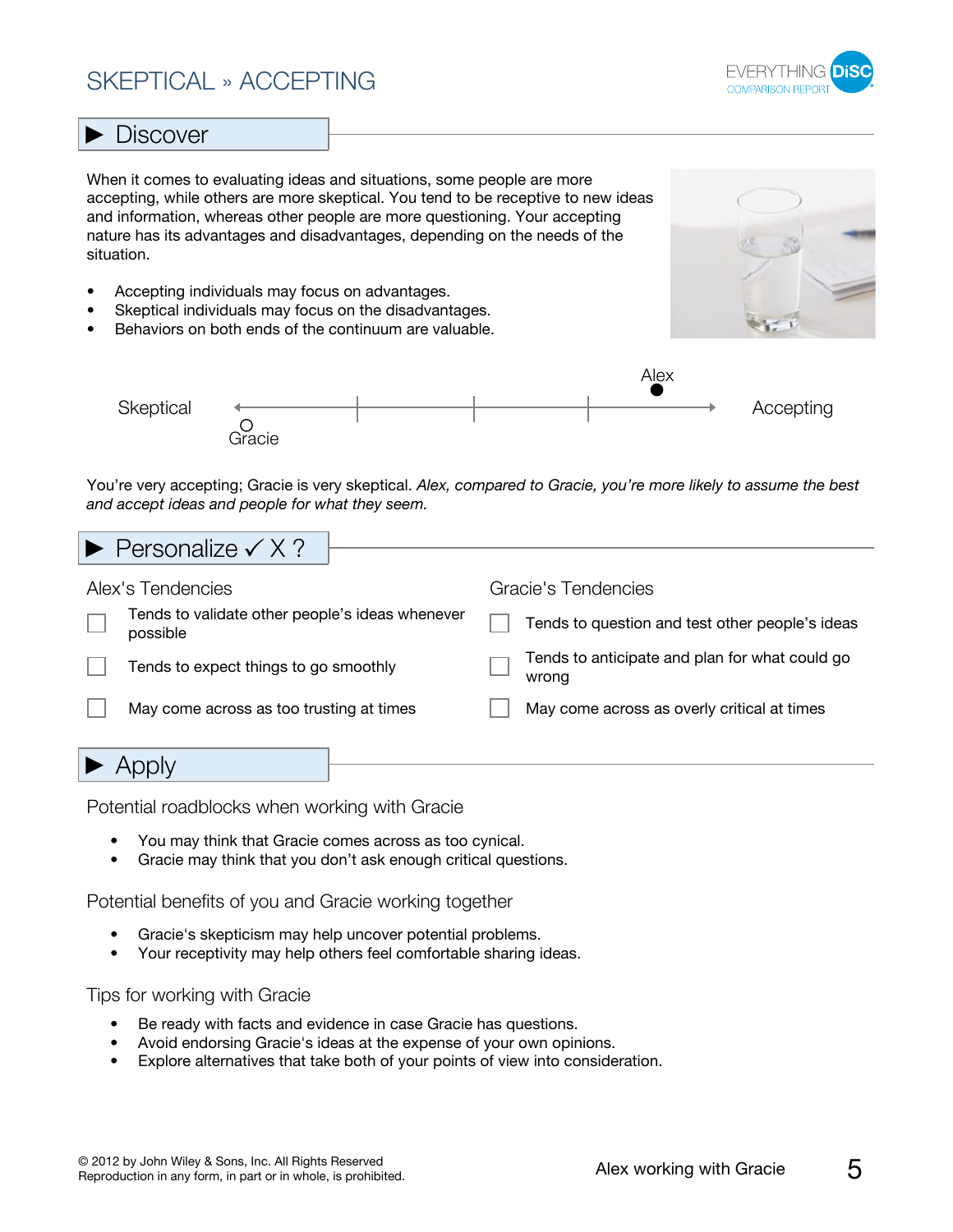## OUTGOING » PRIVATE



#### **Discover**

When it comes to work preferences, people's natural tendencies to be private or outgoing play a role. Much of the time, you enjoy working in a social and collaborative environment, whereas other people prefer immersing themselves in quiet, solitary tasks. Your tendency to be outgoing can have pluses and minuses depending on the situation and the people you work with.

- Private individuals may prefer to work independently.
- Outgoing individuals may prefer to collaborate.
- Behaviors on both ends of the continuum are valuable.





You're very outgoing; Gracie is very private. *Alex, compared to Gracie, you're probably more open and collaborative, and you may require less personal space in your work environment.*

| Alex's Tendencies<br>Gracie's Tendencies                                                                                                  |                                                    |  |  |  |  |
|-------------------------------------------------------------------------------------------------------------------------------------------|----------------------------------------------------|--|--|--|--|
|                                                                                                                                           | $\blacktriangleright$ Personalize $\checkmark$ X ? |  |  |  |  |
|                                                                                                                                           |                                                    |  |  |  |  |
| Tends to seek out social situations to meet new<br>Tends to avoid social situations that require<br>meeting a lot of new people<br>people |                                                    |  |  |  |  |
| Tends to be very comfortable working<br>Tends to get restless if working alone for too long<br>independently                              |                                                    |  |  |  |  |
| May come across as reserved and difficult to<br>May come across as overly talkative at times<br>evaluate                                  |                                                    |  |  |  |  |
|                                                                                                                                           |                                                    |  |  |  |  |
|                                                                                                                                           |                                                    |  |  |  |  |

Potential roadblocks when working with Gracie

- Because Gracie likes to work independently, you may feel reluctant to attempt to collaborate.
- Your desire to work as a team might make Gracie uncomfortable.

Potential benefits of you and Gracie working together

- Gracie is willing to take on the tasks that require working independently for long periods of time.
- Your collaborative efforts often lead to significant ideas that reflect multiple perspectives.

- Ask how Gracie likes to be approached (phone call, email, etc.).
- Avoid pushing for collaboration when Gracie would rather work independently.
- Suggest teaming up when you genuinely feel that Gracie's perspective could contribute to better outcomes for the group.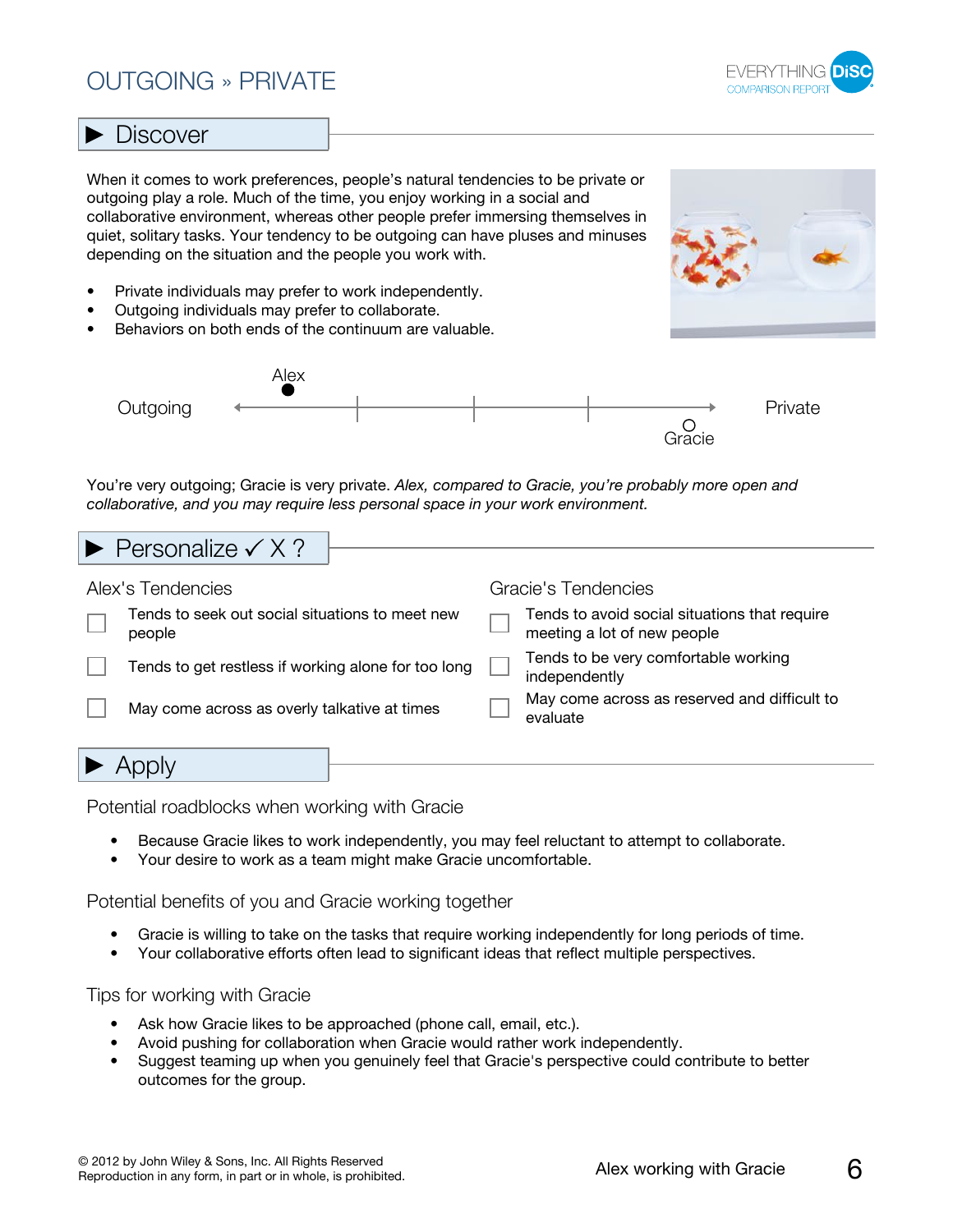### PATIENT » DRIVEN



#### **Discover**

When it comes to urgency, people naturally have differences in how patient or driven they are. Because you tend to take a hard-charging approach, you may have trouble relating to those who are more peaceful and even-tempered. Depending on the needs of the situation and who you are interacting with, you may find that your driven nature has its advantages and disadvantages.

- Patient individuals may prefer more lead time on projects.
- Driven individuals may prefer to set aggressive timelines.
- Behaviors on both ends of the continuum are valuable.





You're very driven; Gracie is very patient. *Alex, compared to Gracie, you are probably more likely to encourage immediate answers and convey a sense of urgency.*

| Personalize $\checkmark$ X ?                               |                                             |  |  |
|------------------------------------------------------------|---------------------------------------------|--|--|
| Alex's Tendencies                                          | Gracie's Tendencies                         |  |  |
| Tends to urge others to move quickly                       | Tends to be uncomfortable pressuring others |  |  |
| Tends to get annoyed by others who seem to<br>lack urgency | Tends to calmly accept delays               |  |  |
| May come across as impatient at times                      | May come across as lacking urgency          |  |  |
|                                                            |                                             |  |  |

 $\blacktriangleright$  Apply

Potential roadblocks when working with Gracie

- Gracie is more likely to remain calm, so your approach may come across as impatient.
- You may think Gracie lacks a sense of urgency.

Potential benefits of you and Gracie working together

- Your focus on swift results may help resolve problems more quickly.
- Gracie's easygoing approach may help keep tension low and contribute to quality outcomes.

- Express a sense of urgency but avoid pressuring Gracie.
- Point out situations where a bit more urgency could pay off.
- Consider whether Gracie's more patient approach may be appropriate for the situation.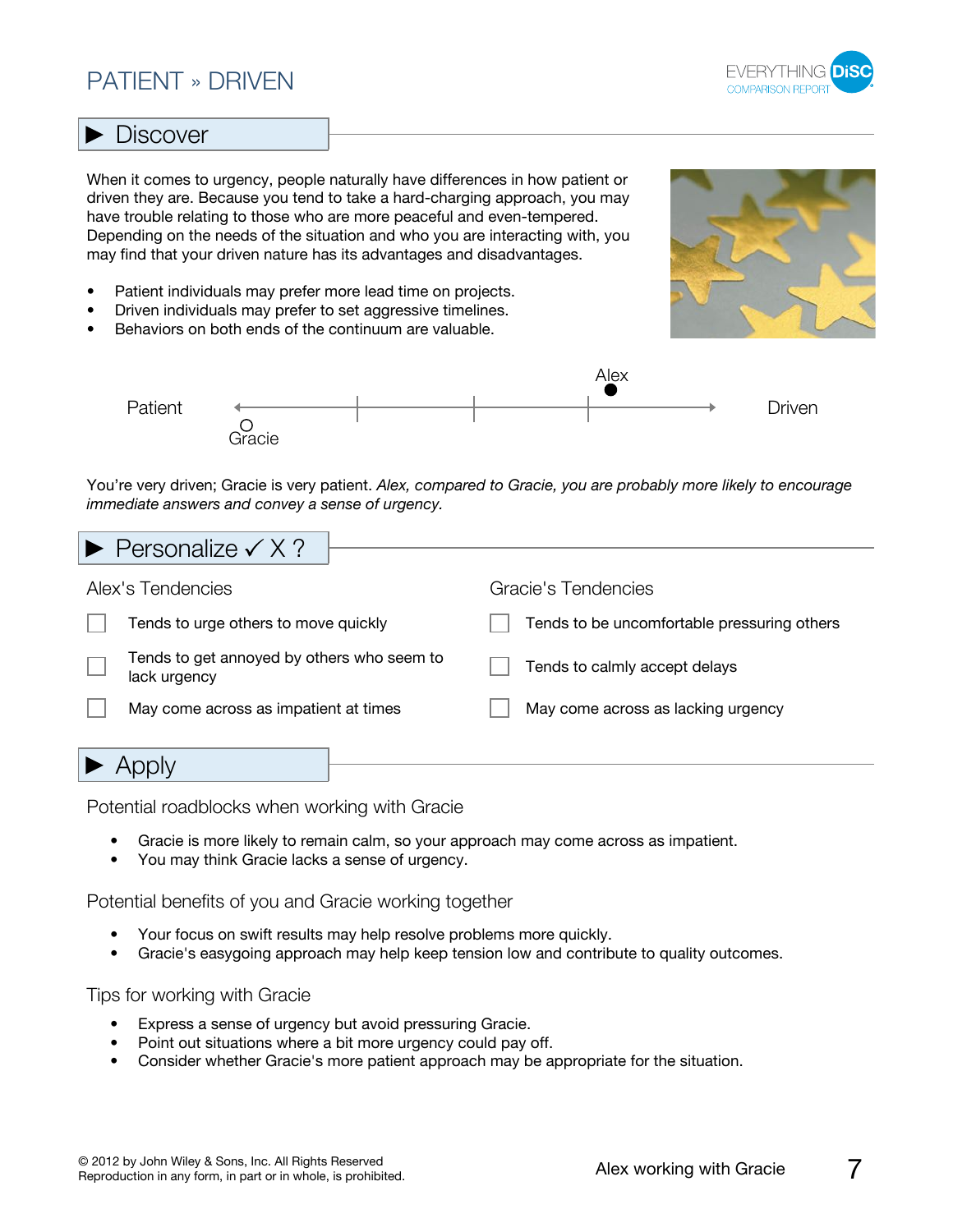## TACTFUL » FRANK



#### **Discover**

When it comes to sharing information, some people are more frank than others. You probably strive to show consideration and supportiveness when communicating, but some people prefer to get right to the point. While your tactful approach has many benefits, there are times when being more frank may be beneficial.

- Tactful individuals tend to avoid offending others.
- Frank individuals tend to speak their minds.
- Behaviors on both ends of the continuum are valuable.





You're very tactful; Gracie is somewhat tactful. *Alex, you and Gracie both probably choose your words carefully to avoid offending others, though you may be slightly more tactful.*

# Personalize  $\checkmark$  X ?

| Alex's Tendencies |                                                                | Gracie's Tendencies |                                                           |
|-------------------|----------------------------------------------------------------|---------------------|-----------------------------------------------------------|
|                   | Tends to find the most diplomatic way to convey<br>information |                     | Tends to find a diplomatic way to convey<br>information   |
|                   | Tends to hold back certain thoughts and feelings               |                     | Tends to think before speaking                            |
|                   | May come across as vague or indirect at times                  |                     | May come across as somewhat vague or<br>indirect at times |
|                   |                                                                |                     |                                                           |

▶ Apply

- Potential roadblocks when working with Gracie
	- Because you and Gracie are so tactful, your messages may sometimes come across as ambiguous or unclear.
	- You both probably avoid bringing up difficult issues, which may allow tension or misunderstandings to build slowly.

Potential benefits of you and Gracie working together

- You and Gracie choose your words carefully, which prevents you from offending people.
- The two of you probably experience pleasant interactions with your coworkers and each other.

- Exercise diplomacy without diminishing negative information or withholding your true feelings.
- Encourage Gracie to be more candid with you if you believe something is being withheld.
- Practice being straightforward with each other to help you feel comfortable with more direct colleagues.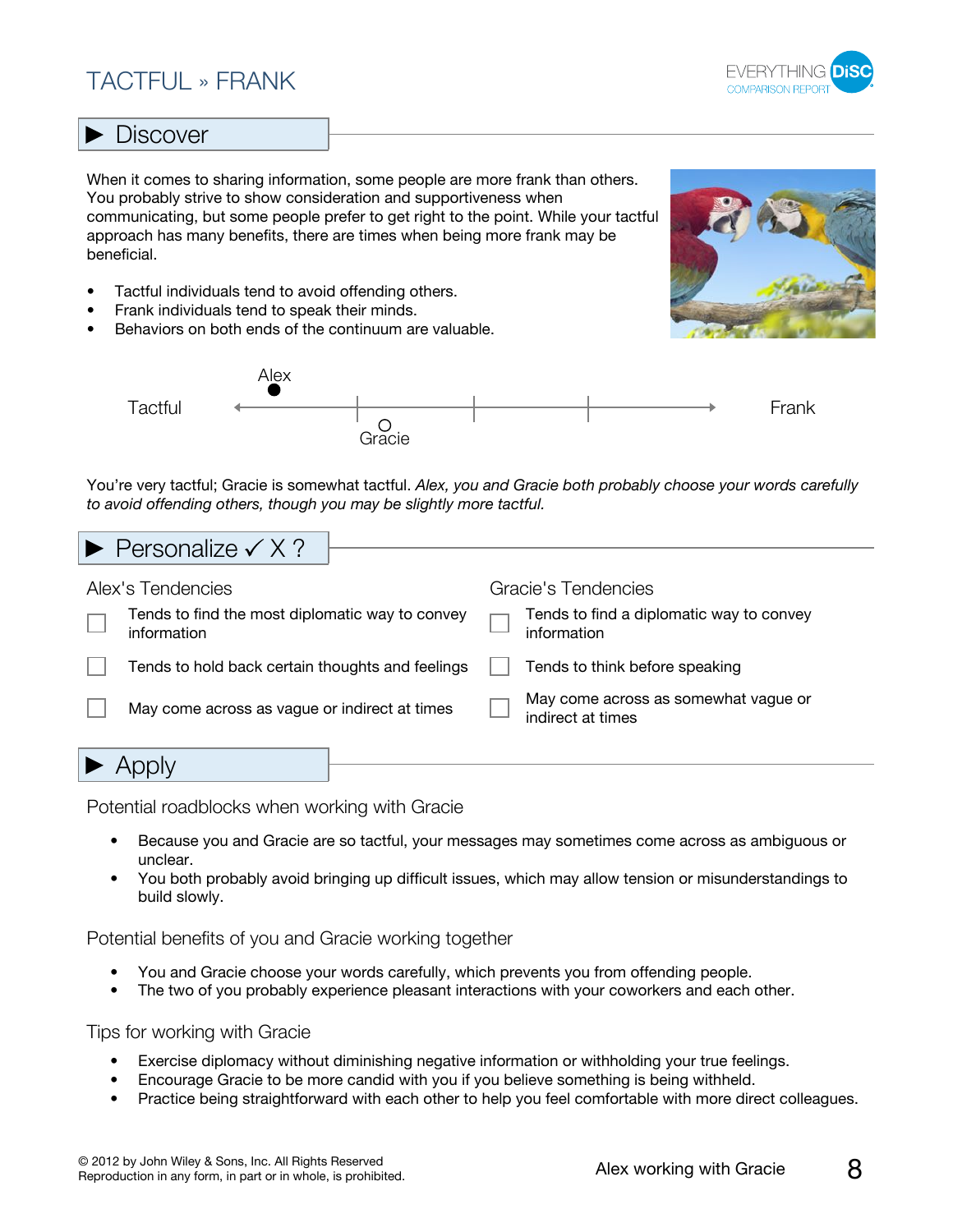## ACCOMMODATING » STRONG-WILLED



#### **Discover**

When it comes to temperament, some people are more accommodating, while others are more strong-willed. You tend to be persistent—perhaps even stubborn at times—whereas other people are more adaptable. While your strong-willed nature can be a benefit at times, it can also put a strain on some relationships.

- Strong-willed individuals may hold firmly to their ideas.
- Accommodating individuals may defer to others.
- Behaviors on both ends of the continuum are valuable.





You're somewhat strong-willed; Gracie is somewhat strong-willed. *Alex, you and Gracie are both persistent about your opinions.*

|                                                                        | $\blacktriangleright$ Personalize $\checkmark$ X ?       |                                                                    |                                                                |
|------------------------------------------------------------------------|----------------------------------------------------------|--------------------------------------------------------------------|----------------------------------------------------------------|
| Alex's Tendencies<br>Tends to be hesitant to consider advice and input |                                                          | Gracie's Tendencies<br>Tends to be hesitant to consider advice and |                                                                |
|                                                                        | from others<br>Tends to be fairly committed to own ideas |                                                                    | input from others<br>Tends to be fairly committed to own ideas |
|                                                                        | May come across as a bit stubborn at times               |                                                                    | May come across as a bit stubborn at times                     |
|                                                                        |                                                          |                                                                    |                                                                |

Potential roadblocks when working with Gracie

- The two of you may sometimes experience conflict over what could be considered trivial issues.
- You both may disregard each other's opinions and miss out on valuable input.

Potential benefits of you and Gracie working together

- Your shared persistence may help the two of you surmount obstacles.
- Your mutual tenacity helps ensure that any issues the two of you discuss will be fully explored.

- Look for opportunities to compromise.
- Initiate an open discussion of your opinions rather than remaining steadfast in your beliefs.
- Find a constructive way to evaluate your differences, such as listing the pros and cons.